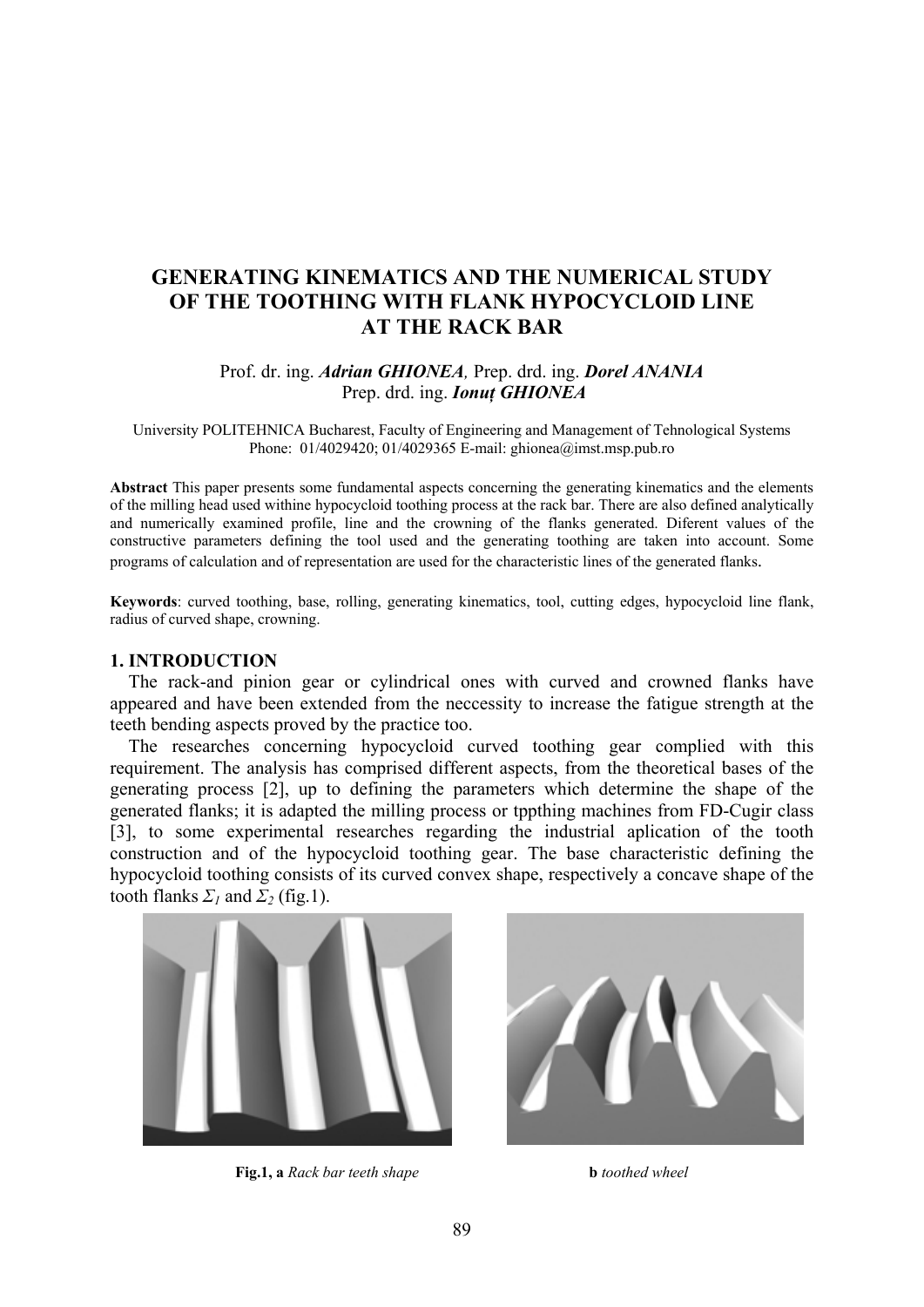The flanks with *D1* and *D2* lines are arcs of hypocycloid lengthened and shortened, and the profile *G* is a segment of straight, namely involute. Two toothed wheels with hypocyloid flanks make up an outside parallel cylindrical involute gearing.

 The wheels have rack bar of commun reference with surfaces and profile according to STAS 821. The flanks are defined by curved hypocycloid lines with different radiuses curved shape in the plane of reference and in the plane parallel to them.

#### **2. DEFINITION AND KINEMATIC GENERATING OF THE HYPOCYCLOID**

One considers a curent point M which belongs to the loop  $h_1h_2$  (fig.2) of a normal hypocycloid having a number 3,4,5 or 6 loops. Within the base B rolls a number  $i_H$  of rollings R disposed equidistanly to the angular spacing  $y_R=360/i_H$ . a point *M* is attached, in a definite position, to each rolling. The notations  $R_B$  and  $R_R$  represent the radiuses of the base rolling circles, respectively of rollings.



**Fig.2** Base elements and kinematics *of the milling head*

In the system of reference  $S_D$ , noted  $(X_D O_D Y_D Z_D)$ , the parametric equations of the hypocycloid are defined on the basis of some simple calculations:

$$
\begin{cases}\nx_D = (R_B - R_R) \cdot \cos \varphi_D - R_R \cdot \cos \frac{R_B - R_R}{R_R} \varphi_D \\
y_D = (R_B - R_R) \cdot \sin \varphi_D + R_R \cdot \sin \frac{R_B - R_R}{R_R} \varphi_D,\n\end{cases}
$$
\n(1)\n
$$
z_D = 0
$$

in which ϕ*D* represents circular motion parameter of the rolling axis within the base.

If the angle  $\varphi_D = (\pi / i_H)$  ...  $(-\pi / i_H)$  is generated kinematically, as a path of *M* point, the loop  $h_1h_2$  is disposed simmetrically to the axis  $O_D X_D$ .

During a comlete rotation  $(\varphi_D=360^\circ)$  of  $O_R$ centre in relation with  $O_B$ , are generates a whole number  $i_H=R_B/R_R$  of identical loops, which belongs to a closed hypocycloid.

The length of a loop is determined by the relation  $l_{h_1 h_2} = 8(R_B-R_R)/i_H$ .

The following values of the constructive parameters are considered as:  $R_B$ =240 mm și *R <sup>R</sup>*=40, 48, 60, 80 mm.

The radius of the curved shape of the normal hypocycloid  $h_1h_2$  is determined by the relation:

$$
\rho_H = 2^{\frac{3}{2}} \frac{R_R (R_B - R_R)}{R_B - 2R_R} \left( 1 + \cos \frac{R_B}{R_R} \varphi_D \right)^{\frac{1}{2}}, \text{ mm}
$$
\n(2)

 For the actual generating of the hypocycloid, each circle *B* and *R* is associated with a toothed wheel having  $z_B$  and  $z_R$  teeth, making up are inner gearing. A simple planetary gear come be associated with the base *B* and with each rolling *R*.

The rotation axes of the rollings  $(O_R)$  are supported by driving disc  $(D_a)$  which axis of rotation coincides with the base center  $(O_D)$ .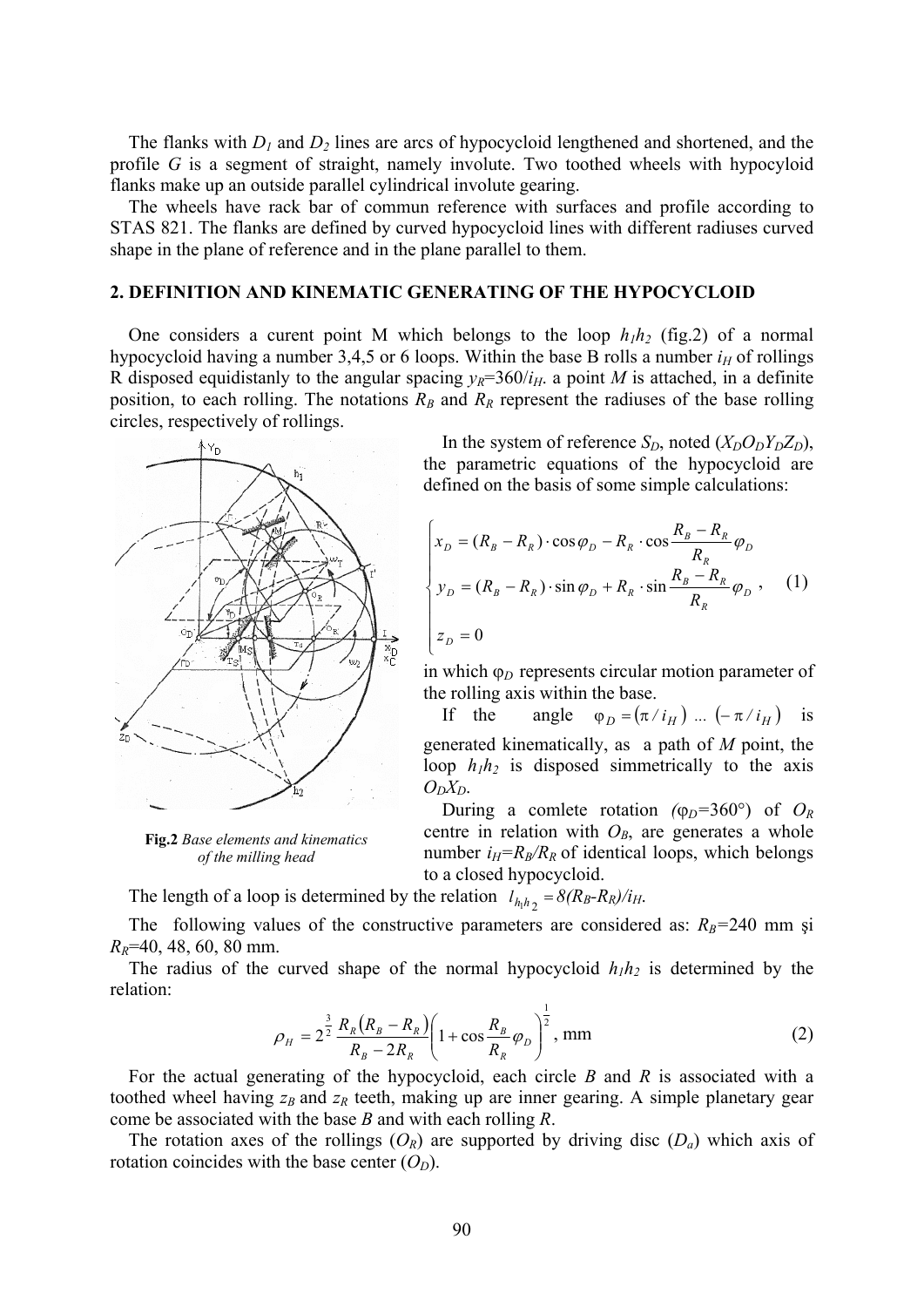In order to generate the hypocycloid loops  $i<sub>H</sub>$ , the following continuous motions of rotation are made simultaneously: centers rotation  $O_R$  in relation with  $O_D$  centre, with Angular speed  $\omega_D$  and rollings rotation around their own axes with a speed  $\omega_R$ , between the two speeds being settled the condition:  $\omega_R = \omega_D i_H$ .

 A tool holder support is attached to each rolling where a set of two tools is mounted. The rectiliniar cutting edges  $T_s$  and  $T_d$  of the tool edges are contained in the plane  $\Gamma_M$  positioned perpendiculary on the plane  $X_D O_D Y_D$  where the hypocycloid is generated.

 During the hypocycloid loop generating *h1h2*, the plane <sup>Γ</sup>*M* changes continously its position. The angle between this and the plane  $X_D O_D Z_D$  is dependent on the angular parameter  $\varphi_D$ , in accordance with the relation  $\theta_D = (i_H - 1)\varphi_D(3)$ . The plane position defining  $\Gamma_M$  is important for the study of the surfaces generated by the two maine cutting edges and for the active and constructive geometry estabished for each tool.





 The ensemble made up of base, drive disc, rollings, tool-holder and set of tools represents multi-tool milling head [3]. This ensemble (fig.3) is mounted by means of some connecting pieces at a slide of the toothing machine making a motion of translation, of positioning or a continous one.

#### **3. THE STUDY OF THE HYPOCYCLOID FLANKS ON THE RACK BAR**

The cutting edges  $T_s$  and  $T_d$  make a main cutting movement (fig.4). The rollings R drive being a part of the milling head  $C_F$  in the planetary motion and, therefore, that motion if the tools on the hypocycloid  $h_1h_2$  paths is carried out by the maine kinematic chain adjusted with wheels of exchange  $A_V$  and  $B_V$ . A kinematic feed chain ensures the piece movement  $C_r$  in the direction of the tooth addendum generated (axis  $O<sub>C</sub>Z<sub>C</sub>$ ) but a kinematic chain through a discontinous dividing ensures the tool holder slide  $S_T$  motion in the axis direction  $O_C X_C$  with the distance  $p=m\pi$ , or that of the piece holder slide (non-represented). To generate a symmetrical toothing on the worckpiece width, it is necessary that the mean plane Γ*C* of the workpiece to be positioned so that it coincides with the plane  $\Gamma_M$ , positive in wich it reches, only if the parameter  $φ<sub>D</sub>=0$ .

 The parametric equations of the generated flanks are determined by the transfer of the cutting edges  $T_S$  and  $T_D$  equations from the coordinate system  $S_S$  in the system  $S_D$  [4], on which the system  $S_C$  is considered overlapped.

Thus, it is written:

$$
[\mathbf{X}_C] = [\mathbf{X}_S][\mathbf{M}_{CS}] \tag{4}
$$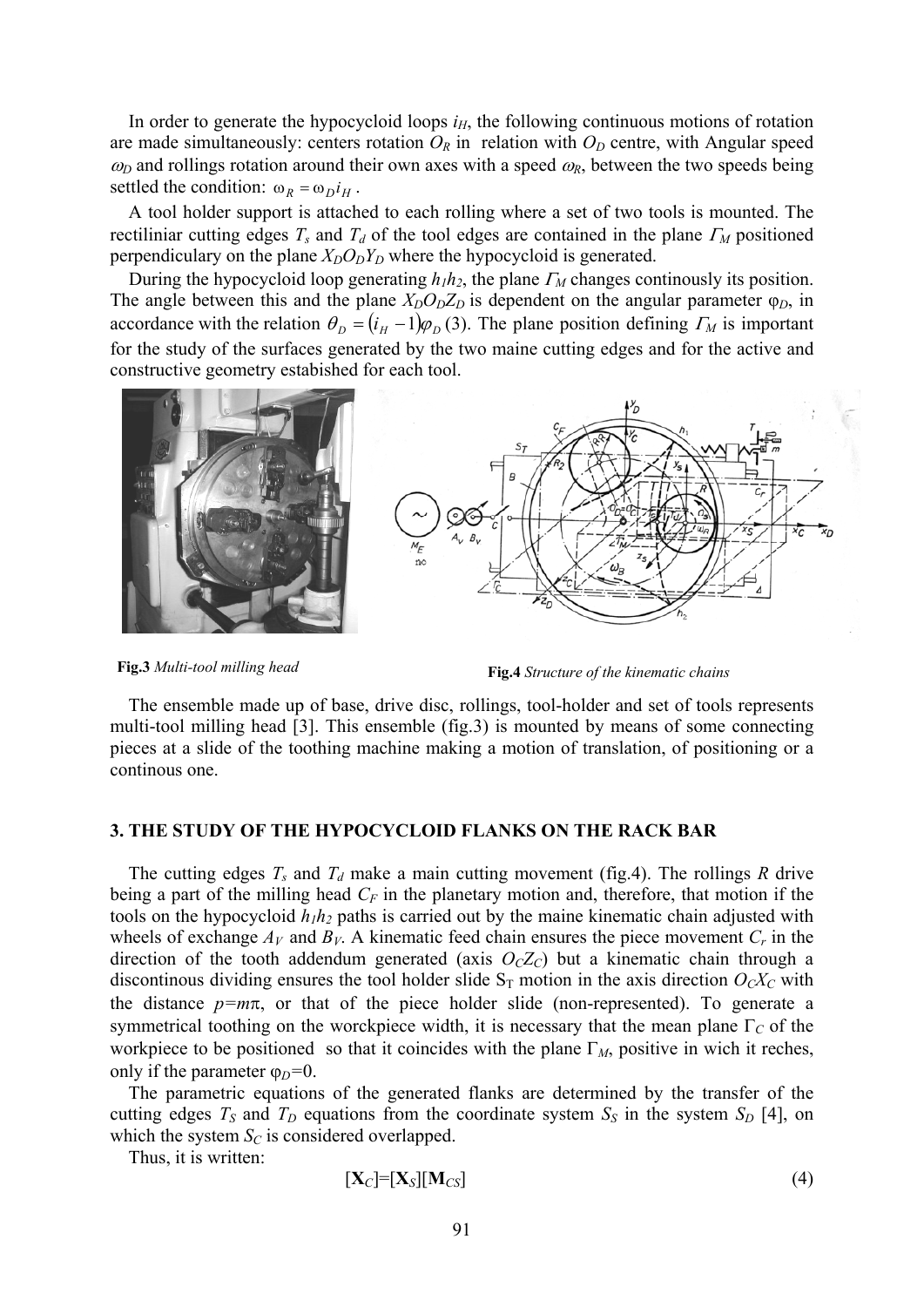where the matrix  $[M<sub>CS</sub>]$  carries out the transformation between  $S<sub>S</sub>$  and  $S<sub>C</sub>$  systems and has the form:

$$
\left[M_{cs}\right] = \begin{bmatrix} \cos\frac{R_B - R_R}{R_R} \varphi_D & \sin\frac{R_B - R_R}{R_R} \varphi_D & 0 & (R_B - R_R)\cos\varphi_D\\ -\sin\frac{R_B - R_R}{R_R} \varphi_D & \cos\frac{R_B - R_R}{R_R} \varphi_D & 0 & (R_B - R_R)\sin\varphi_D\\ 0 & 0 & 1 & 0\\ 0 & 0 & 0 & 1 \end{bmatrix} \right].
$$
 (6)

The cutting edges in the  $S<sub>C</sub>$  system are defined by the equations:

$$
\mathbf{X}_{S} \cdot \begin{cases} x_{S} = -\left(R_{R} + k \frac{m\pi}{4}\right) + ku \sin \alpha_{0} \\ y_{S} = 0 \\ z_{S} = -u \cos \alpha_{0} \end{cases}
$$
 (5)

the calculation are made in the relation (4) and it rezults:

$$
\mathbf{X}_{C}: \begin{cases} x_{C} = (R_{B} - R_{R})\cos\varphi_{D} + \left[k \cdot u \cdot \sin\alpha_{0} - \left(R_{R} + k\frac{m\pi}{4}\right)\right]\cos\frac{R_{B} - R_{R}}{R_{R}}\varphi_{D} \\ y_{C} = (R_{B} - R_{R})\sin\varphi_{D} - \left[k \cdot u \cdot \sin\alpha_{0} - \left(R_{R} + k\frac{m\pi}{4}\right)\right]\sin\frac{R_{B} - R_{R}}{R_{R}}\varphi_{D} \end{cases}
$$
(7)  

$$
z_{C} = -u\cos\alpha_{0}
$$

where the parameter  $\varphi_D \in (-15^\circ...15^\circ)$  and  $u \in (-1,25 \text{ m/cosa}_0...1,25 \text{ m/cosa}_0)$ , *m*- the toothing modulus in mm,  $\alpha_0$ - the pressure angle of reference in degrees.

The parameters  $u$  and  $\varphi_D$ , vary independently each other and have values determined by the toothing modululs, respectively by the rack bar width *b* and by the constructive characteristics  $R_B$  and  $R_B$  of the milling head.

 The line and the profile of the generated flanks are determined by the intersection of the defined surfaces with the relations (7), with profile front planes  $X_CO_CY_C$  ( $z_C=h$ ), respectively with front planes  $X_CO_CZ_C(y_C=-b/2 \dots b/2)$  on the work piece width.

Thus, the *flanks line* is defined by the following parametric equations:

$$
\begin{cases}\n x_C = (R_B - R_R)\cos\varphi_D + r\cos\frac{R_B - R_R}{R_R}\varphi_D \\
 y_C = (R_B - R_R)\sin\varphi_D - r\sin\frac{R_B - R_R}{R_R}\varphi_D, \\
 z_C = h\n\end{cases}
$$
\n(8)

which are obtained by the removal of the parameter *u* between the equations (7). In the relations  $(8)$  the factor  $r$  is determined by the relation:

$$
r = \left[ -kz_c \text{tg}\alpha_0 - \left( R_R + k \frac{m\pi}{4} \right) \right].
$$
 (9)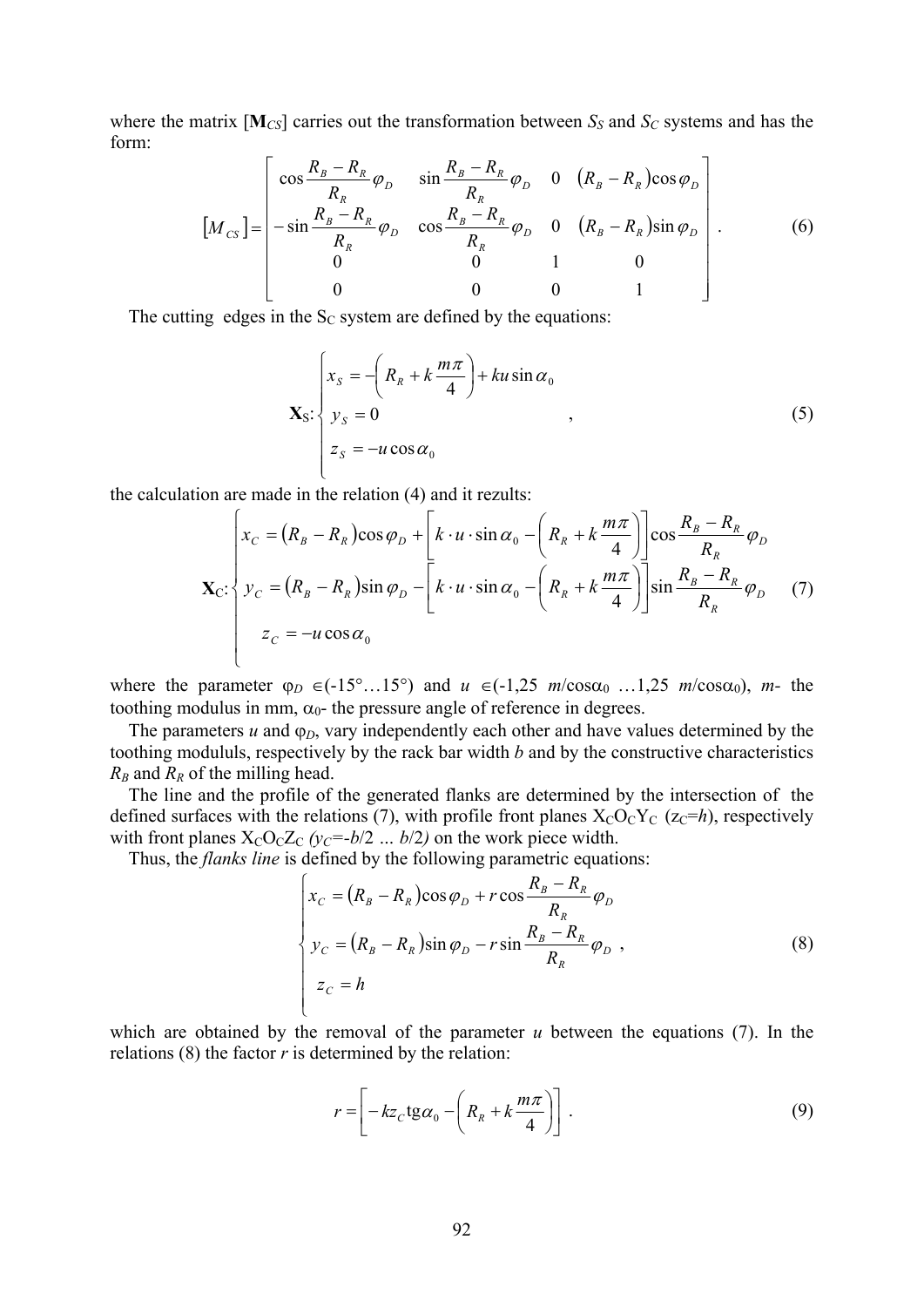

**Fig.5** *Flanks with hypocycloid line of the rack*

The dimension  $z_c$ , coresponding to the teeth addendune (fig.5), it is established the following range of variation (-1,25…1,25)*m*. For *k=*1, points of the hypocycloid linegthened  $D_s$  are established on the coordinate system  $S_c$ , and  $k=1$  for the shortened hypocycloid  $D_d$ .

There it is written the second relation of (7), under the form:

$$
(R_B - R_R)\sin\varphi_D - \left[ku\sin\alpha_0 - \left(R_R + k\frac{m\pi}{4}\right)\right]\sin\frac{R_B - R_R}{R_R}\varphi_D - y_C = 0\,,\tag{10}
$$

which for the parameter *u* different values are considered in the mentioned range.

 The relation (10) is used for the values calculation corresponding to the parameter ϕ*D*. Pairs of values  $u$  and  $\varphi_D$  established in this way, are introduced in the relatins (7) and the coordinates  $x_C$  and  $z_C$  of the profile in the plane  $X_CO_CZ_C$  (y<sub>C</sub>=const.) are determined correspondingly to the rack width.

 The solution of the trigonometrical equation (10) presents some difficulties, a reasone for which the following method of calculation has been established:

• One considers this equation under the general form:

$$
C_1 \sin^n \varphi_D + C_2 \sin^{n-1} \varphi_D + \dots + C_n \sin \varphi_D + C_{n+1} = 0;
$$
 (11)

• The coefficients  $C_1, \ldots, C_{n+1}$ , have different values determined by the ratio( $R_B-R_R$ )/ $R_R$ notated RAP, and the degree of the equation. The study is made for four values of the ratio RAP=2;3;4 and 5, considering  $R_B$  and  $R_R$  as the values above mentioned. For each value of the RAP ratio, the equation has different forms, its degree (NR) resulting 4,3,8 respectively 5; If one considers the pair of values RAP=4 and NR=8, on the basis of some simple trigonometrical transformations the following are established:  $C_1=1$ ,  $C_2=0$ ,  $C_3=-2$ ,  $C_4=0$ ,  $C_5 = 5/4$ ,  $C_6 = 0$ ,  $C_7 = (C^2 - R_R^2)/4C^2$ ,  $C_8 = R_R b^* / 8C^2$  and  $C_9 = b^{*2} / 64C^2$ . The factor  $b^*$  represents the value considere for  $y_C \in [-b/2...b/2]$  and the factor  $C = k u \sin \alpha_0 - (R_R + k m \pi/4)$ .

The ecuation (11) is solved easily on computer, using Math CAD program.

The *profile of the flanks* are obtained by intersection the flanks generated  $\mathcal{Z}_s$  and  $\mathcal{Z}_d$  (fig.5) defined by the parametric equation (7) with the plane  $X_C O_C Z_C$  ( $y_C = b^*$ ), considering for  $b^*$  a value coresponding to the rack width *b*.

 Thus, from the second equation, a relation of connecting is established between the parameters  $u$  and  $\varphi_D$  under the form :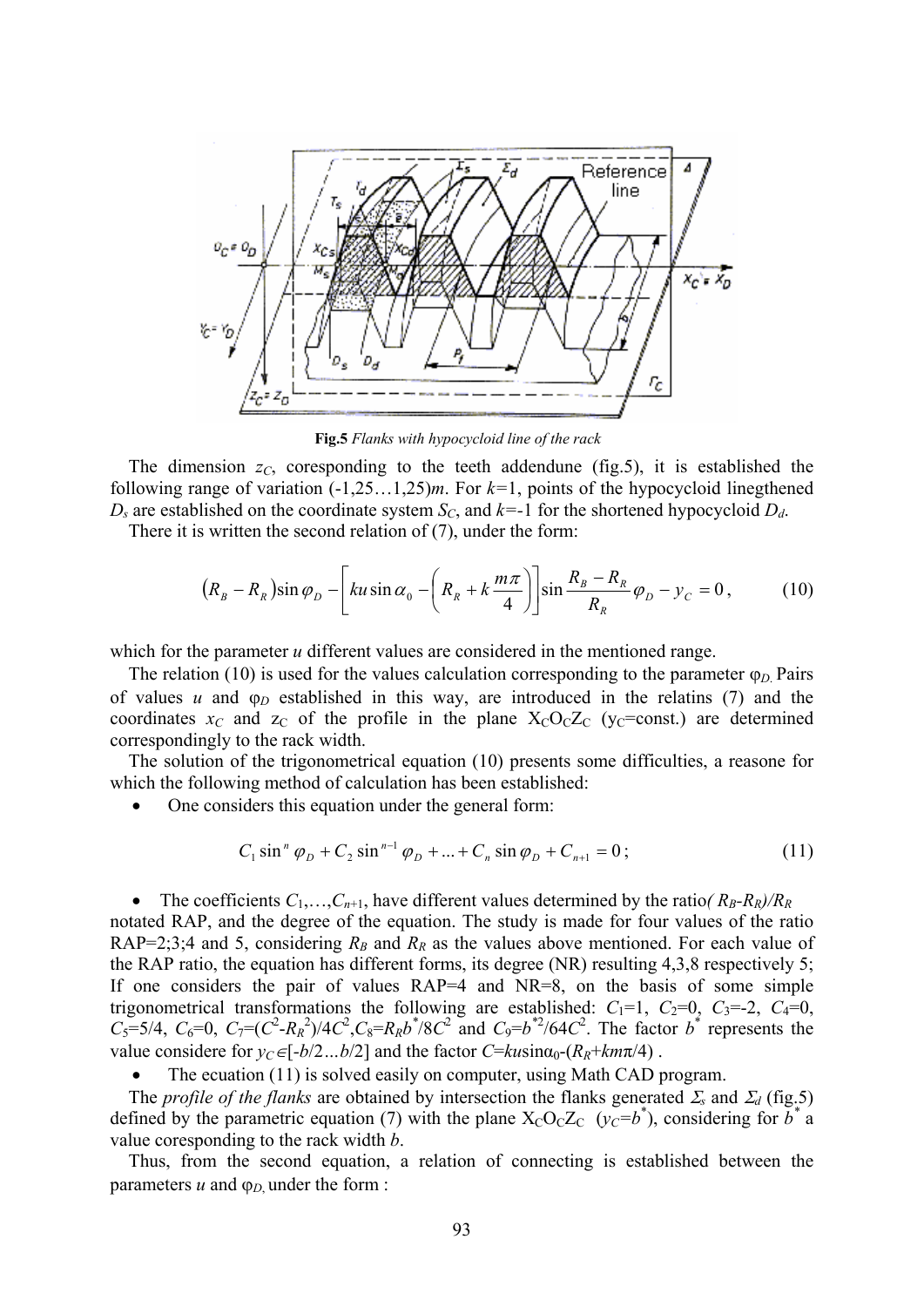$$
u = -\frac{1}{k \sin \alpha_0} \left[ \frac{b - (R_B - R_R) \sin \varphi_{Ds,d}}{\sin \frac{R_B - R_R}{R_R} \varphi_{Ds,d}} - \left( R_R + k \frac{m \pi}{4} \right) \right]. \tag{12}
$$

Replacing the relation (12) in the other two equations of (7), it results:

$$
\begin{cases}\n x_c = (R_B - R_R)\cos\varphi_{Ds,d} - [b - (R_B - R_R)\sin\varphi_{Ds,d}] \text{ctg}\frac{R_B - R_R}{R_R}\varphi_{Ds,d} \\
 y_c = \pm b/2 \\
 z_c = \frac{1}{k}\text{ctg}\alpha_0 \left[\frac{b - (R_B - R_R)\sin\varphi_{Ds,d}}{\sin\frac{R_B - R_R}{R_R}\varphi_{Ds,d}} - \left(R_R + k\frac{m\pi}{4}\right)\right]\n\end{cases}\n\tag{13}
$$

which represent the parametric equations of the flanks profile. The parameter  $\varphi_{Ds,d}$  is determined depending on the rack width *b* and are the coefficient *k*.

#### **4. TOOTHED RACK THIKNESS CALCULATION**

Points of the flanks profile generated in a some plane  $X_C O_C Z_C$  ( $y_C = b^*$ ) are obtained intersecting the respective profile with the plane  $X_C O_C Y_C$  ( $z_C = h$ ).

 The analytical study of the tooth thickness and of the toothing gap is difficult, because the plane  $\Gamma_M$  (fig.4) containing the tool cutting edges is inclined in relation with the plane  $X_C O_C Z_C$  $(y_c=b^*)$ , with the angle  $\theta_D$  (relation 3). A numerical method of calculation has been elaborated for the points coordinates  $M_d$  and  $M_s$  (fig.5), disposed on the flanks ( $\Sigma_d$ ) on the right and ( $\Sigma_s$ ) on the left, in the same plane  $X_C O_C Z_C (y_C = b^*)$ .

One consideres that the point  $M_d$  belongs to the edge  $T_D$ , for the position corseponding to a value of the angle  $\varphi_{Dd}$ , but  $M_S \in T_S$ , for an angle  $\varphi_{Ds}$ , which is different of  $\varphi_{Dd}$ .

For a certain value of the dimension  $z_c$ , on the tooth high, in the limits established by the equation of this form the relations (7) written under the form (10), one detemines a pair of actual values for the parameter  $\varphi_D$ , either this  $\varphi_{Dd}$  or  $\varphi_{Ds}$ .

 The form and the degree of the equation (10) are established depending on the values of the factor  $(R_B-R_R)$  and the ratio  $(R_B-R_R)/R_R$ . Thus, after some transformations, the respective equation becomes under the form (11) , presented in chapter 3.

The program of calculation elaborated determines the pair of values  $\varphi_{Dd}$  and  $\varphi_D$  and the coordinates  $x_{Cd}$  and  $x_{Cs}$  (fig.5) wich belong to the cutting edges  $T_d$  respectively  $T_s$  in the points of intersection of the two planes  $X_C O_C Z_C (y_C = b^*)$  and  $X_C O_C Y_C (z_C = h)$ . The points  $M_d$  and  $M_s$ placed on the flanks on the right and on the left have the coordinates  $(x_{C_d}, b^*)$ , respectively  $(x_{CD}, b^*)$  in a certain plane  $X_C O_C Y_C$  (*z<sub>C</sub>*=*h*). The tooth thickness variation is established by calculating lengths of the segment  $M_dM_s$ .

The size  $\bar{e}$  of the free space between the flanks on the tooth thickness  $\bar{s}$  in the plane  $X_cO_cZ_c$  and in some plane  $X_cO_cZ_c$  ( $y_c=\pm b^*$ ), they are determined by the relations  $\overline{e} = x_{Cs} + p_f - x_{Cd}$ , respectively  $\overline{s} = x_{Cd} - x_{Cs}$ .

 The tooth crowning results in its thickness modification in the longitudinal direction (fig.6) beginning from the mean part (plane  $X_D O_D Z_D$ ).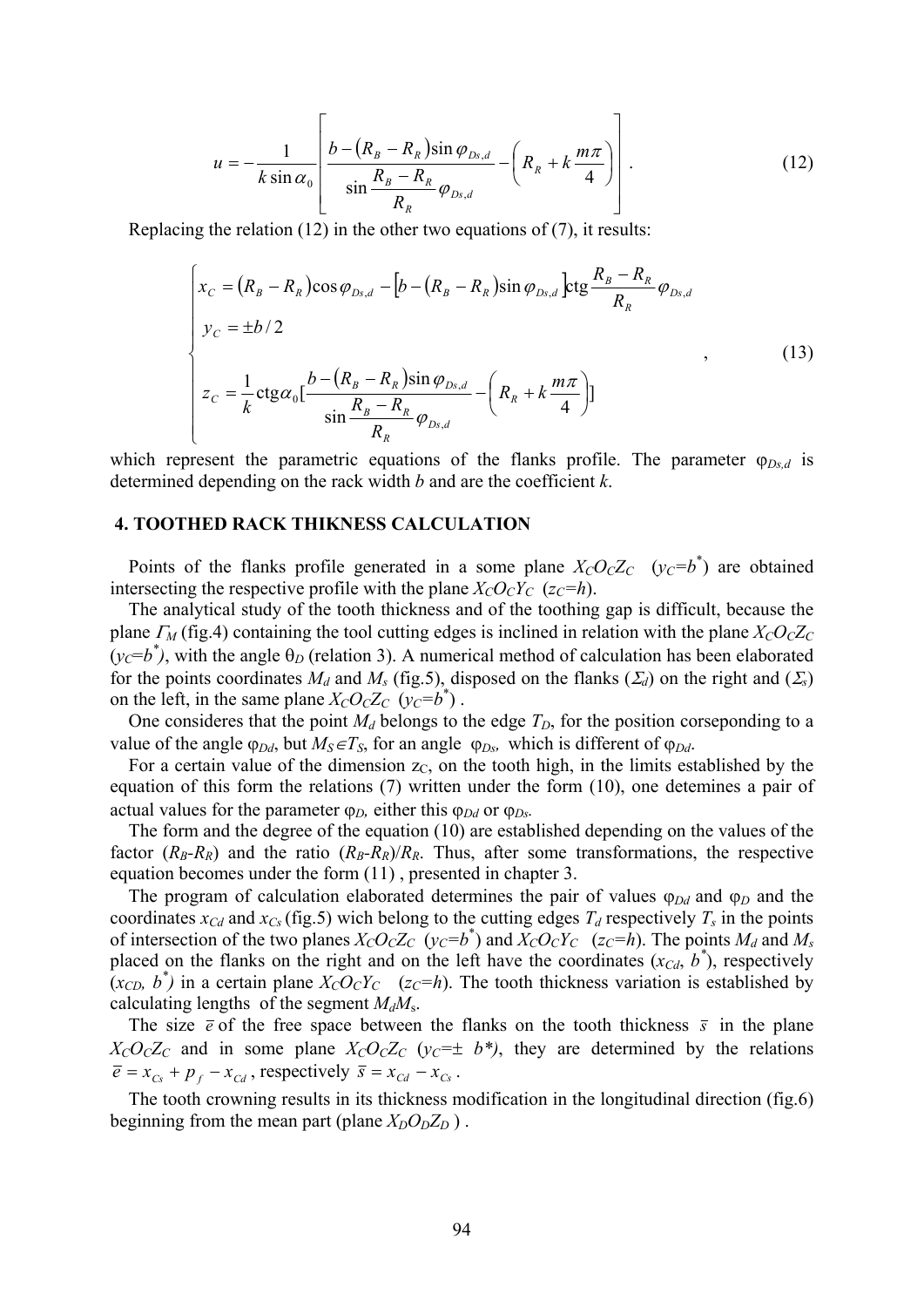

**Fig.6** *The tooth crowning*

Thus, with the first relation (13) are calculated:

$$
\bar{s}-\bar{s}' = (R_B - R_R)(\cos\varphi_{Dd} - \cos\varphi_{Ds}) - \frac{b}{2} \left( \text{ctg}\frac{R_B - R_R}{R_R}\varphi_{Dd} - \text{ctg}\frac{R_B - R_R}{R_R}\varphi_{Ds} \right) +
$$
  
+ 
$$
(R_B - R_R) \left( \sin\varphi_{Dd} \cot\frac{R_B - R_R}{R_R}\varphi_{Ds} - \sin\varphi_{Ds} \cot\frac{R_B - R_R}{R_R}\varphi_{Ds} \right)
$$
 (14)

which represents the tooth thickness difference in the mean plane  $\Gamma_{\rm G} \equiv X_{\rm D} O_{\rm D} Z_{\rm D}$  and in the plane corespoding to  $y_C = b/2$ , in the same plane  $\Gamma_D \equiv (X_D O_D Y_D)$ .

In the relation (14), the parameters  $\varphi_{Dd}$  and  $\varphi_{Ds}$  have different values depending on the plane  $\Gamma_{\text{D}}$  (*z<sub>C</sub>=h*), respectively on the plane  $\Gamma_{\text{G}}$  (*y<sub>C</sub>=b*/2), which one determines points of the flanks lines *Dd*, respectively *Ds*.

There is noted with  $\Delta_d$  and  $\Delta_s$  the arrows of the flanks lines in the plane  $X_C O_C Y_C$  in the fig.6 (see table 1)

In the table 1 there are presented numerical values determined by the relation (14)

| <b>Milling head</b> |            | <b>Tooth characteristics</b> |                 |                 |          | <b>Dimension</b> |
|---------------------|------------|------------------------------|-----------------|-----------------|----------|------------------|
|                     |            | m                            | <b>Arrow</b>    |                 | Crowning | $z_c$ mm         |
| $R_B$ , mm          | $R_R$ , mm | mm                           | $\Delta_d$ , mm | $\Delta_s$ , mm | mm       |                  |
| 240                 | 80         | 2.5                          | 0.1776          | 0.1740          | 0.0036   | $-3.13$          |
|                     |            |                              | 0.1785          | 0.1730          | 0.0056   | $-1.88$          |
|                     |            |                              | 0.1796          | 0.1719          | 0.0076   | $-0.62$          |
|                     |            |                              | 0.1801          | 0.1714          | 0.0086   | $\overline{0}$   |
|                     |            |                              | 0.1805          | 0.1709          | 0.0097   | 0.62             |
|                     |            |                              | 0.1815          | 0.1698          | 0.0116   | 1.88             |
|                     |            |                              | 0.1824          | 0.1687          | 0.0137   | 3.13             |

*Table 1.* Values of the arrow and of the rack tooth crowning